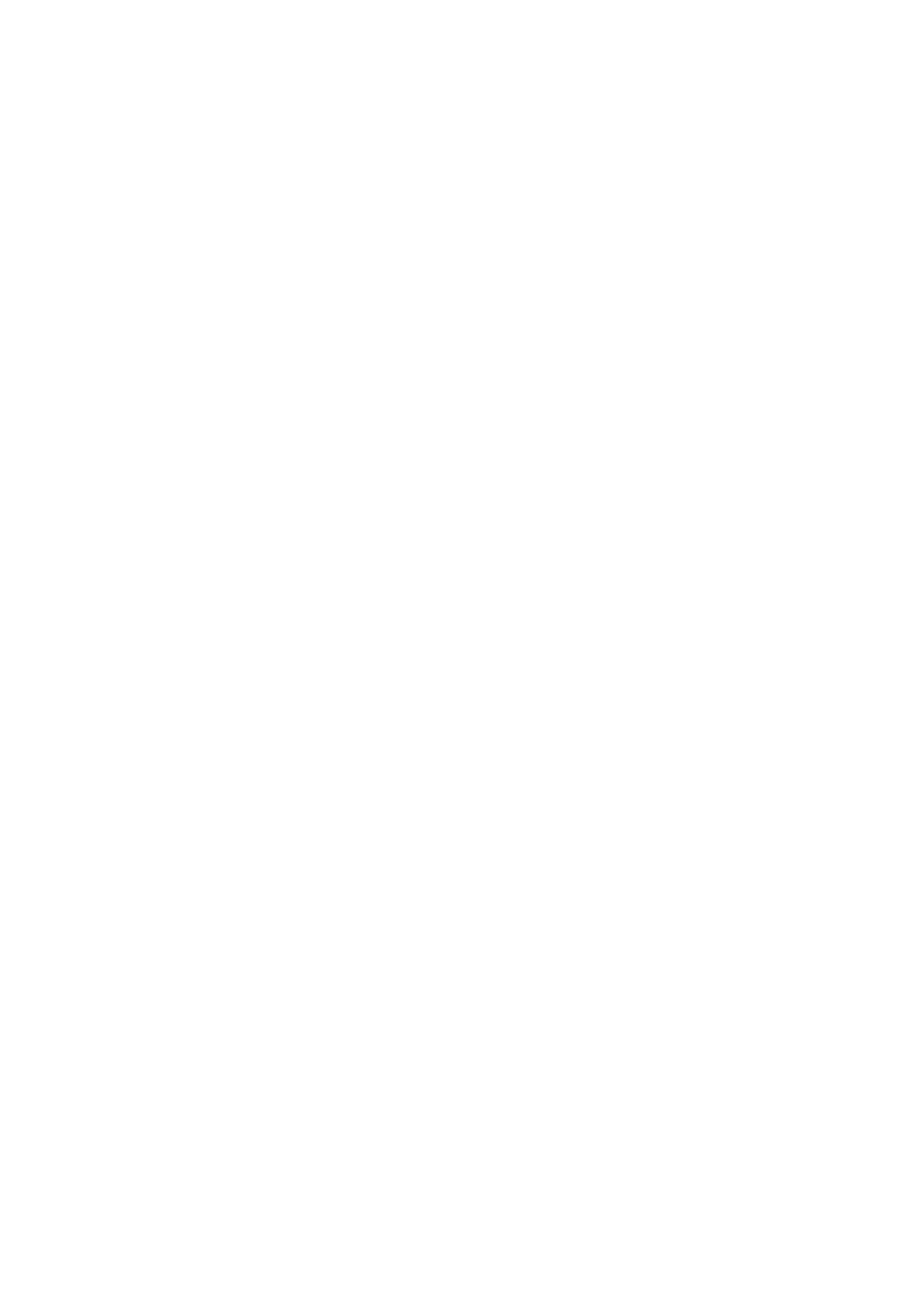## **Entanglement enhanced distinguishability of coherence-breaking channels**

Long-Mei Yang,<sup>1, \*</sup> Tao Li,<sup>2,†</sup> Shao-Ming Fei,<sup>1,3,‡</sup> and Zhi-Xi Wang<sup>1,§</sup>

*<sup>1</sup>School of Mathematical Sciences, Capital Normal University, Beijing 100048, China*

*<sup>2</sup>School of Science, Beijing Technology and Business University, Beijing 100048, China*

*<sup>3</sup>Max Planck Institute for Mathematics in the Sciences, Leipzig 04103, Germany*

Originated from the superposition principle in quantum mechanics, coherence has been extensively studied as a kind important resource in quantum information processing. We investigate the distinguishability of coherence-breaking channels with the help of quantum entanglement. By explicitly computing the minimal error probability of channel discrimination, it is shown that entanglement can enhance the capacity of channel distinguishability.

Introduction Quantum coherence is a fundamental aspect of quantum physics, which encapsulates the defining features of the theory from the superposition principle to quantum correlations [1]. Quantum coherence is also an essential ingredient in quantum information processing [2]. It constitutes a powerful resource for quantum metrology [3, 4] and entanglement creation [5, 6], and plays a central role in the emergent fields such as nanoscale thermodynamics [7–10] and quantum biology [11, 12]. The quantification and implication of quantum coherence have been extensively studied recently [13–15]. A related important problem is the transformation of quantum coherence under quantum channels. It is of particular significance to study the class of coherence-breaking channelstrace preserving completely positive maps for which the output state is always incoherence [21]. More precisely, a quantum channel  $\Phi$  is called coherence breaking if  $\Phi(\rho)$  is always incoherent for any density matrix  $\rho$ . And one of the key problems in quantum information-processing task is the channel discrimination. In [18, 19] the optimal discrimination of quantum operations has been investigated. It has been shown that the distinguishability of entanglement-breaking channels can be enhanced. Comparing coherence with entanglement, one may naturally ask whether the entanglement can enhance the distinguishability of the coherence-breaking channel. In this paper, we study the relation between entanglement and coherence-breaking channels, and show that entanglement can indeed enhance the distinguishability of coherencebreaking channels.

Preliminaries We first recapitulate some concepts required in presenting our main results. Let *H* denote a discrete finite-dimensional complex vector space associated with a quantum system. A completely positive and trace-preserving (CPTP) map  $\Phi$  on a state  $\rho$  can be expressed as  $\Phi(\rho) = \sum_{n} K_n \rho K_n^{\dagger}$ , where  $K_n$  are Kraus operators on  $\mathcal H$  satisfying  $\sum_{n} K_n^{\dagger} K_n = I$  [20]. A qubit coherence-breaking channel is a CPTP map for which the Kraus operators  $K_n$  can be

*<sup>∗</sup>*Corresponding author: 2160501015@cnu.edu.cn

*<sup>†</sup>*Corresponding author: litao@btbu.edu.cn

*<sup>‡</sup>*Corresponding author: feishm@mail.cnu.edu.cn

*<sup>§</sup>*Corresponding author: wangzhx@cnu.edu.cn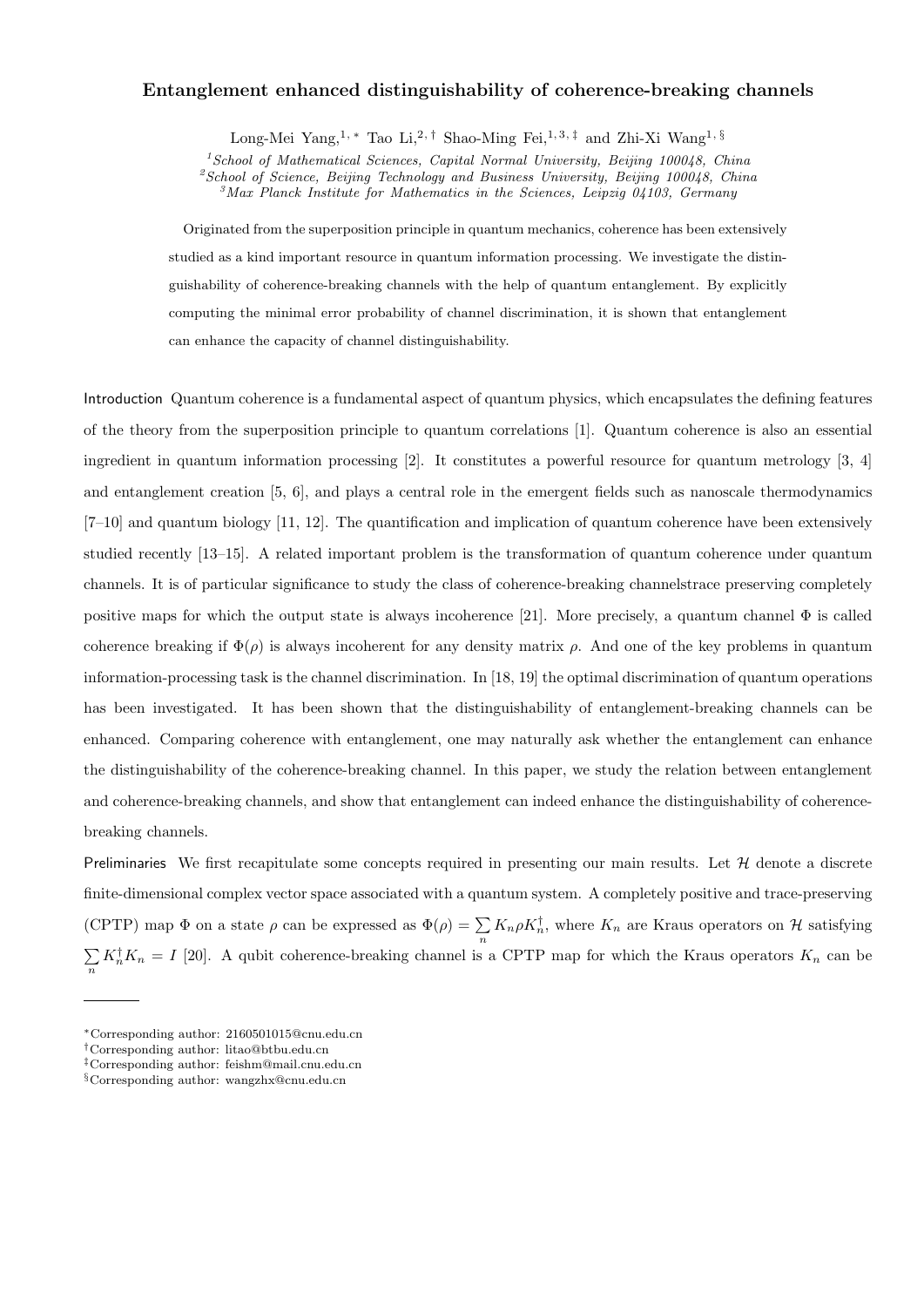only one of the following three types [22]:

$$
E_1 = \begin{pmatrix} 1 & 0 \\ 0 & 0 \end{pmatrix}, \quad E_2 = \begin{pmatrix} 0 & 1 \\ 0 & 0 \end{pmatrix}, \tag{1}
$$

$$
E_1 = \begin{pmatrix} 0 & 0 \\ 0 & e^{i\xi} \end{pmatrix}, \quad E_2 = \begin{pmatrix} 0 & 0 \\ e^{i\xi} & 0 \end{pmatrix}, \tag{2}
$$

or

$$
E_1 = \begin{pmatrix} 0 & 0 \\ -\sin\phi & e^{i\xi}\cos\phi \end{pmatrix}, \quad E_2 = \begin{pmatrix} \cos\phi & e^{i\xi}\sin\phi \\ 0 & 0 \end{pmatrix}.
$$
 (3)

The problem of optimal discrimination of two quantum channels  $\Phi_1$  and  $\Phi_2$ , given with a prior probability  $p_1$ and  $p_2 = 1 - p_1$ , respectively, can be reformulated into the problem of finding out a state  $\rho$  such that the error probability in the discrimination of the output states  $\Phi_1(\rho)$  and  $\Phi_2(\rho)$  is minimal [18]. Without taking into account of entanglement, the minimal error probability is given by

$$
p'_E = \frac{1}{2}(1 - \max_{\rho \in \mathcal{H}} \|p_1 \Phi_1(\rho) - p_2 \Phi_2(\rho)\|_1),\tag{4}
$$

where *∥ · ∥*<sup>1</sup> denotes the trace norm. However, if the system is entangled with another system *K*, the minimal error probability is changed to be

$$
p_E = \frac{1}{2} \left( 1 - \max_{\rho \in \mathcal{H} \otimes \mathcal{K}} \| p_1(\Phi_1 \otimes \mathcal{I})(\rho) - p_2(\Phi_2 \otimes \mathcal{I})(\rho) \|_1 \right).
$$
 (5)

Here the maximum in (4) and (5) are both achieved by pure states.

Denote  $|A\rangle\rangle = \sum_{mn} \langle n|A|m\rangle|n\rangle \otimes |m\rangle = A \otimes I|I\rangle\rangle = I \otimes A^t|I\rangle\rangle$  [18].  $p_E$  can be rewritten as,

$$
p_E = \frac{1}{2} (1 - \max_{\text{Tr}[\zeta^\dagger \zeta]} \|I \otimes \zeta^\dagger \Delta I \otimes \zeta^* \|_1),\tag{6}
$$

where  $\Delta = p_1 \sum_n |E_n^{(1)}\rangle\rangle\langle\langle K_n^{(1)}| - p_2 \sum_m |K_m^{(2)}\rangle\rangle\langle\langle K_m^{(2)}|$ .  $p_E$  can also be written in the form,

$$
p_E = \frac{1}{2} (1 - \max_{P \geq 0, \text{ Tr}[P^2] = 1} ||I \otimes P \triangle I \otimes P||_1),
$$
\n(7)

where for qubit channels, *P* can be written as  $P = \begin{pmatrix} x & z \\ z^* & z \end{pmatrix}$ *z <sup>∗</sup> y*  $\int$  with  $x, y \ge 0$ ,  $xy \ge |z|^2$  and  $x^2 + y^2 + 2|z|^2 = 1$ . Particularly, one has  $x + y = 1$  and  $|z| = \sqrt{xy}$  if rank $(P) = 1$ . The rank of P that achieves the maximum gives directly information about the usefulness of entanglement. The entanglement is not needed for optimal discrimination if and only if the maximum in (6) can be achieved by a rank-1 operator *P*.

Coherence-breaking channels of the same type We first consider qubit coherence-breaking channels of the the same types given in (1), (2) and (3). Obviously the discrimination for two channels of the form either (1) or (2) is trivial. We only need to study the problem for two coherence-breaking channels that both are of the form  $(3)$ . Let  $\Phi_i$ ,  $i = 1, 2$ ,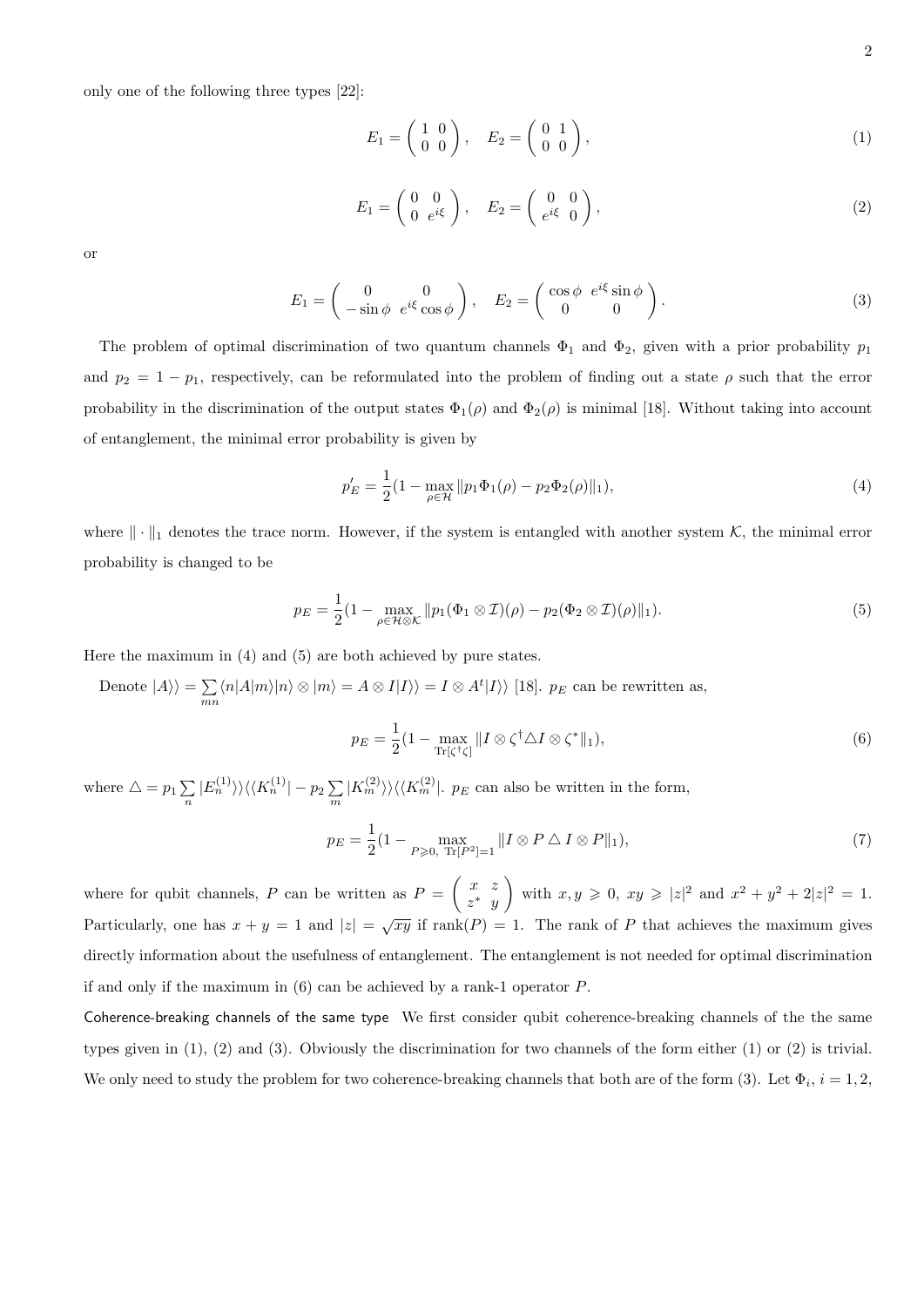be two coherence-breaking channels with, respectively,  $E_1^{(i)} = \begin{pmatrix} 0 & 0 \\ -\sin \phi & e^{i\xi_i} \end{pmatrix}$  $-\sin \phi_i$  *e*<sup>*i*ξ*i*</sup> cos  $\phi_i$  $\left\langle \right\rangle$ ,  $E_2^{(i)} = \begin{pmatrix} \cos \phi_i & e^{i\xi_i} \sin \phi_i \\ 0 & 0 \end{pmatrix}$ 0 0  $\setminus$ for  $i = 1, 2$ . Then,

$$
\Delta = p_1(|E_1^{(1)}\rangle)\langle\langle E_1^{(1)}| + |E_2^{(1)}\rangle\rangle\langle\langle E_2^{(1)}| \rangle - p_2(|E_1^{(2)}\rangle)\langle\langle E_1^{(2)}| + |E_2^{(2)}\rangle\rangle\langle\langle E_2^{(2)}| \rangle = \begin{pmatrix} \Delta_{11} & \Delta_{12} & 0 & 0\\ \Delta_{12}^* & \Delta_{22} & 0 & 0\\ 0 & 0 & \Delta_{22} & -\Delta_{12}\\ 0 & 0 & -\Delta_{12}^* & \Delta_{11} \end{pmatrix}, \quad (8)
$$

where  $\Delta_{11} = p_1 \cos^2 \phi_1 - p_2 \cos^2 \phi_2$ ,  $\Delta_{12} = p_1 e^{-i\xi_1} \sin \phi_1 \cos \phi_1 - p_2 e^{-i\xi_2} \sin \phi_2 \cos \phi_2$  and  $\Delta_{22} = p_1 \sin^2 \phi_1 - p_2 \sin^2 \phi_2$ . The singular values of *△* are:

$$
s_0(\triangle) = s_1(\triangle) = \frac{1}{2} \left| p_1 - p_2 + \sqrt{p_1^2 + p_2^2 - 2p_1p_2 \cos 2\phi_1 \cos 2\phi_2 - p_1p_2(e^{i\xi_1 - i\xi_2} + e^{i\xi_2 - i\xi_1}) \sin 2\phi_1 \sin 2\phi_2} \right|
$$
  

$$
s_2(\triangle) = s_3(\triangle) = \frac{1}{2} \left| p_1 - p_2 - \sqrt{p_1^2 + p_2^2 - 2p_1p_2 \cos 2\phi_1 \cos 2\phi_2 - p_1p_2(e^{i\xi_1 - i\xi_2} + e^{i\xi_2 - i\xi_1}) \sin 2\phi_1 \sin 2\phi_2} \right|
$$

Thus,

$$
\sum_{i=0}^{3} s_i(\triangle) = 2 \max \left\{ |p_1 - p_2|, \sqrt{p_1^2 + p_2^2 - 2p_1 p_2 \cos 2\phi_1 \cos 2\phi_2 - p_1 p_2 (e^{i\xi_1 - i\xi_2} + e^{i\xi_2 - i\xi_1}) \sin 2\phi_1 \sin 2\phi_2} \right\}.
$$
 (9)

Note that for a matrix  $A$ ,  $||A||_1 = \text{Tr}\sqrt{A^{\dagger}A} = \max_{U} |\text{Tr}[UA]| = \sum_{i} s_i(A)$ , where U is a unitary operator and  $\{s_i(A)\}$ denote the singular values of *A*. For the strategy without entangled input, we get  $p'_{E} = \frac{1}{2}$  $\frac{1}{2}(1 - \max_{P'} ||I \otimes P' \triangle I \otimes P'||)$ with  $P' = \begin{pmatrix} x \\ \sqrt{1-x^2} & -i\phi \end{pmatrix} \frac{\sqrt{x(1-x)}e^{i\phi}}{1-x^2}$  $\sqrt{x(1-x)}e^{-i\phi}$  1 *− x*  $(0, \leq x \leq 1 \text{ and } 0 \leq \phi \leq 2\pi).$  The singular values of  $\triangle' = I \otimes P' \triangle I \otimes P'$ are given by

$$
s_0(\triangle') = \left| (p_1 - p_2) - ((p_1 \cos^2 \phi_1 - p_2 \cos^2 \phi_2)x + (p_1 \sin^2 \phi_1 - p_2 \sin^2 \phi_2)(1 - x) + (re^{i\phi} + r^*e^{-i\phi})\sqrt{x(1 - x)} \right|,
$$

$$
s_1(\triangle') = \left[ (p_1 \cos_1^{\phi} - p_2 \cos^2 \phi_2)x + (p_1 \sin^2 \phi_1 - p_2 \sin^2 \phi_2)(1-x) + (re^{i\phi} + r^*e^{-i\phi})\sqrt{x(1-x)} \right],
$$

and  $s_2(\Delta') = s_3(\Delta') = 0$  with  $r = p_1 e^{i\xi_1} \sin \phi_1 \cos \phi_1 - p_2 \sin \phi_2 \cos \phi_2$ . Therefore,

$$
\sum_{i=0}^{3} s_i(\Delta') = \max\left\{ |p_1 - p_2|, |p_1 \cos 2\phi_1 - p_2 \cos 2\phi_2|, \sqrt{(re^{i\phi} + r^*e^{-i\phi})^2 + (p_1 \cos 2\phi_1 - p_2 \cos 2\phi_2)^2}|\right\}.
$$
 (10)

Although the necessary and sufficient condition for  $\sum_{n=1}^{\infty}$  $\sum_{i=0}^{3} s_i(\triangle) > \sum_{i=0}^{3}$  $\sum_{i=0} s_i(\Delta')$  can be difficult to calculate explicitly in general, we can find that  $p_E = \frac{1}{2}$  $rac{1}{2}(1-\frac{1}{2})$ 2 ∑ 3 *i*=0  $s_i(\triangle)$ )  $\langle p'_E = \frac{1}{2}$  $rac{1}{2}(1 - \frac{1}{2})$ 2 ∑ 3 *i*=0  $s_i(\Delta')$  for  $\sqrt{(re^{i\phi} + r^*e^{-i\phi})^2 + (p_1\cos 2\phi_1 - p_2\cos 2\phi_2)^2} < 2|p_1 - p_2|$  and  $0 < p_1 < \frac{1}{4}$  $\frac{1}{4}$  or  $\frac{3}{4}$  $\frac{3}{4}$  <  $p_1$  < 1. Hence it is clear that the entanglement can indeed enhance the distinguishability of the coherence-breaking channels (3).

*Example*. Consider the case that the prior probability  $p_1 = \frac{7}{8}$  $\frac{7}{8}$  and  $p_2 = \frac{1}{8}$  $\frac{1}{8}$ , and  $\Phi_1$  and  $\Phi_2$  satisfy conditions  $\sin 2\phi_1 = \frac{7}{8}$  $\frac{1}{8}$ , cos 2 $\phi_1$  = *√* 63  $\frac{\sqrt{63}}{8}$ , sin 2 $\phi_2 = \frac{7}{8}$  $\frac{1}{8}$  and cos 2 $\phi_2$  = *√* 15  $\sqrt{\frac{15}{8}}$ . We have,  $\sum_{i=0}^{3}$  $\sum_{i=0}^{3} s_i(\Delta') = \frac{3}{4}$  and  $\sum_{i=0}^{3}$  $\sum_{i=0}^{3} s_i(\triangle) = \frac{3}{2}$ . Then,  $p_E = \frac{1}{2}$  $\frac{1}{8}$  <  $p'_E = \frac{5}{16}$  $\frac{8}{16}$ .

*,*

*.*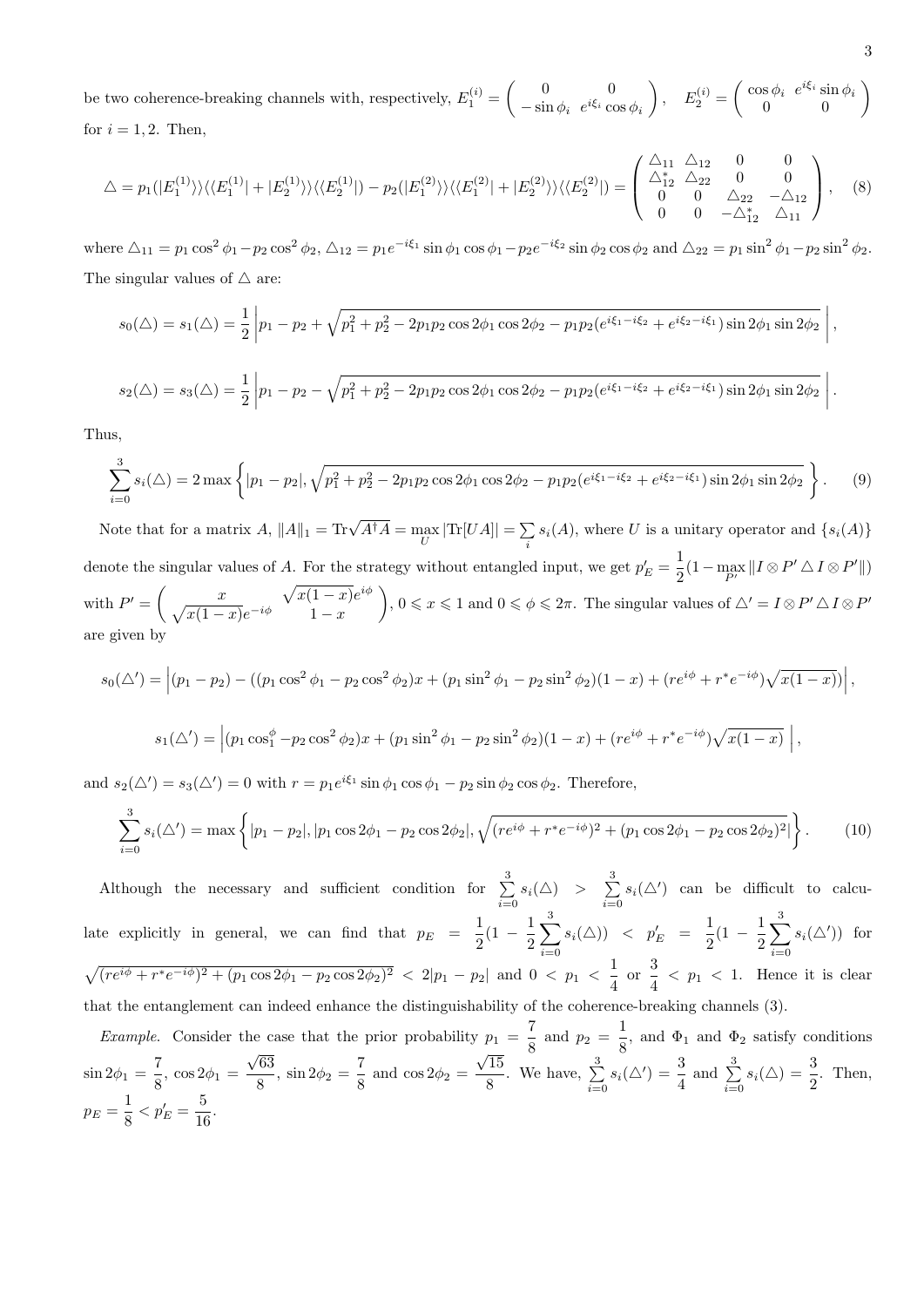Coherence-breaking channels of different types We study now coherence-breaking channels with different forms. We first assume  $\Phi_1$  and  $\Phi_2$  are defined by (1) and (2), respectively. In this case, it can be found that

$$
\triangle = p_1(|E_1^{(1)}\rangle)\langle\langle E_1^{(1)}| + |E_2^{(1)}\rangle\rangle\langle\langle E_2^{(1)}| \rangle - p_2(|E_1^{(2)}\rangle)\langle\langle E_1^{(2)}| + |E_2^{(2)}\rangle\rangle\langle\langle E_2^{(2)}| \rangle = \begin{pmatrix} p_1 & 0 & 0 & 0 \\ 0 & p_1 & 0 & 0 \\ 0 & 0 & -p_2 & 0 \\ 0 & 0 & 0 & -p_2 \end{pmatrix}.
$$
 (11)

The singular values of  $\triangle$  are:  $s_0(\triangle) = s_1(\triangle) = p_1$ ,  $s_2(\triangle) = s_3(\triangle) = p_2$ . Thus,  $p_E = \frac{1}{2}$  $\frac{1}{2}(1-\frac{1}{2})$ 2 ∑ 3 *i*=0  $s_i(\triangle)$ ) = 0. That is to say, the entanglement can help to distinguish these two channels perfectly.

For the strategy without entanglement, we get  $p'_{E} = \frac{1}{2}$  $\frac{1}{2}(1 - \max_{P'} ||I \otimes P' \triangle I \otimes P'||),$  with  $P'$  defined as above. The singular values of  $\triangle' = I \otimes P' \triangle I \otimes P'$  are given by:  $s_0(\triangle') = p_1$ ,  $s_1(\triangle') = p_2$  and  $s_2(\triangle') = s_3(\triangle') = 0$ . Hence we have  $p'_E = \frac{1}{2}$  $\frac{1}{2}(1-\frac{1}{2})$ 2 ∑ 3 *i*=0  $s_i(\Delta')$  =  $\frac{1}{4}$ , which shows that the entanglement indeed improves the channel distinguishability.

Now consider channels  $\Phi_1$  and  $\Phi_2$  defined by (1) and (3), respectively. We have

$$
\triangle = p_1(|E_1^{(1)}\rangle)\langle\langle E_1^{(1)}| + |E_2^{(1)}\rangle\rangle\langle\langle E_2^{(1)}| \rangle - p_2(|E_1^{(2)}\rangle)\langle\langle E_1^{(2)}| + |E_2^{(2)}\rangle\rangle\langle\langle E_2^{(2)}| \rangle
$$

$$
= \begin{pmatrix} p_1 - p_2 \cos^2 \phi_2 & -p_2 e^{-i\xi} \sin \phi_2 \cos \phi_2 & 0 & 0 \\ -p_2 e^{i\xi} \sin \phi_2 \cos \phi_2 & p_1 - p_2 \sin^2 \phi_2 & 0 & 0 \\ 0 & 0 & -p_2 \sin^2 \phi_2 & p_2 e^{-i\xi} \sin \phi_2 \cos \phi_2 \\ 0 & 0 & p_2 e^{i\xi} \sin \phi_2 \cos \phi_2 & -p_2 \cos^2 \phi_2 \end{pmatrix} .
$$
 (12)

The singular values of  $\triangle$  are:  $s_0(\triangle) = p_1$ ,  $s_1(\triangle) = p_2$ ,  $s_2(\triangle) = |p_1 - p_2|$  and  $s_3(\triangle) = 0$ . Thus,  $\sum^3$  $\sum_{i=0} s_i(\triangle) =$  $1 + |p_1 - p_2|$ . While for the case without entanglement, the singular values of  $\triangle' = I \otimes P' \triangle I \otimes P'$  are given by  $s_0(\Delta') = |(p_1 - p_2 \cos^2 \phi_2)x + (p_1 - p_2 \sin^2 \phi_2)(1 - x) - (e^{i\xi + i\phi} + e^{-i\xi - i\phi})p_2 \sin \phi_2 \cos \phi_2 \sqrt{x(1 - x)}|, s_1(\Delta') =$  $|(e^{i\xi+i\phi}+e^{-i\xi-i\phi})p_2\sin\phi_2\cos\phi_2\sqrt{x(1-x)}-p_2x\sin^2\phi_2-p_2(1-x)\cos^2\phi_2|$  and  $s_2(\Delta')=s_3(\Delta')=0$ . Thus

$$
\sum_{i=0}^{3} s_i(\Delta') = \max \left\{ 2 |p_1 - p_2|, \left| p_2 \frac{\cos(\xi + \phi) \sin 2\phi_2 |\cos(\xi + \phi) \sin 2\phi_2| \pm \cos 2\phi_2 |\cos 2\phi_2|}{\sqrt{\cos^2(\xi + \phi) \sin^2 2\phi_2 + \cos^2 2\phi_2}} - 2p_1 + p_2 \right| \right\}
$$
  
=  $\max \left\{ 2|p_1 - p_2|, \left| p_2 \sqrt{\cos^2(\xi + \phi) \sin^2 2\phi_2 + \cos^2 2\phi_2} - 2p_1 + p_2 \right| \right\}$   
=  $2|p_1 - p_2| < \sum_{i=0}^{3} s_i(\Delta)$ .

Namely, the entanglement enhances again the distinguishability of the coherence-breaking channels.

One may also consider channels  $\Phi_1$  and  $\Phi_2$  given by (2) and (3) respectively, and obtain similar conclusions: entanglement can always enhance the ability of discrimination of two channels of this kind.

Conclusion and discussion We have investigated the discrimination of two coherence-breaking channels based on error probabilities. It has been shown that entanglement can improve to discriminate the coherence-breaking channels. However, for other channels, this is not always true. Let us consider two Pauli channels  $\Phi_i(\rho) = \sum^3$  $\sum_{\alpha=0}$  *q*<sup>*a*</sup>*σ*<sub>*a*</sub>*ρσ*<sub>*a*</sub> with a prior probability  $p_1$  and  $p_2 = 1 - p_1$ , where  $\{\sigma_0, \sigma_1, \sigma_2, \sigma_3\} = \{I, \sigma_x, \sigma_y, \sigma_z\}$  and  $\sum^3$  $\sum_{\alpha=0} q_i^{\alpha} = 1$ . In [18], it has been shown